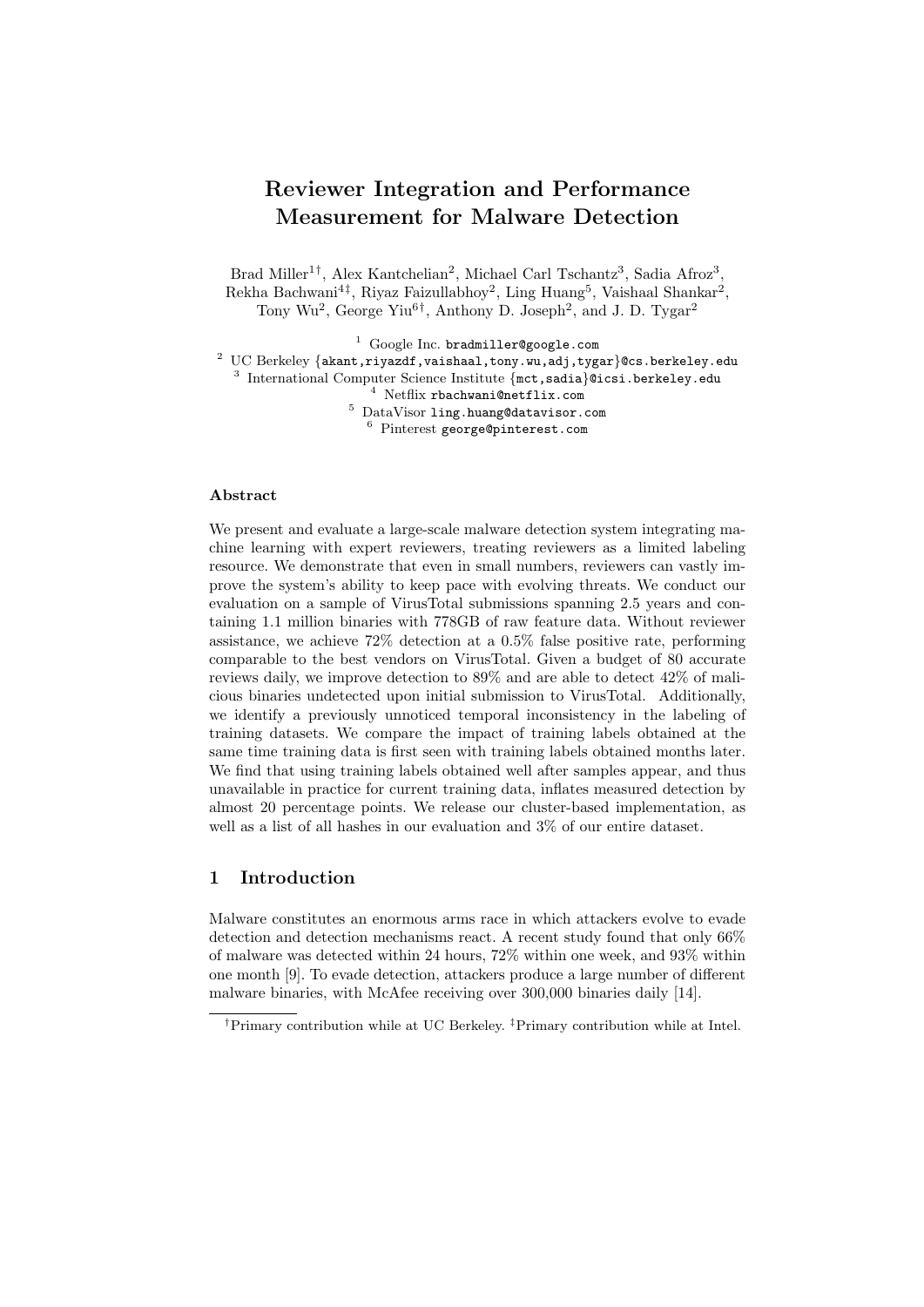Machine learning offers hope for timely detection at scale, but the setting of malware detection differs from common applications of machine learning. Unlike applications such as speech and text recognition where pronunciations and character shapes remain relatively constant over time, malware evolves as adversaries attempt to fool detectors. In effect, malware detection becomes an online process in which vendors must continually update detectors in response to new threats, requiring accurate labels for new data. Unfortunately, malware labeling poses unique challenges. Whereas reading is sufficient to label text, the deceptive and technical nature of malware requires expert analysis.

We present an approach to detection integrating machine learning and expert reviews to keep pace with new threats at scale. As expert labeling is expensive, we model the expert as capable of supplying labels for a limited selection of samples. We then combine the limited supply of expert reviewer labels with the broader supply of noisy labels produced by anti-virus scanners to train a detection model. We evaluate our approach using a sample of submissions to VirusTotal, a malware analysis and detection website [27]. The dataset includes a timestamp and anti-virus labels for each submission, capturing the emergence and prevalence of binaries, as well as label knowledge, over a 2.5 year period. We train new models weekly with a customized approach combining accurate reviewer labels and noisy anti-virus labels and evaluate each model over the coming week. To evaluate at scale, we simulate reviewer labels by revealing the results of automated scans taken at least 8 months after a sample first appears, providing opportunity for automated detectors to update and detect new threats.

We recognize that accurate training labels are not instantaneously available for all data, and therefore examine the impact of training label practices on performance measurement. Prior work has introduced temporal sample consistency, requiring that training binaries predate evaluation binaries [13]. We introduce temporal label consistency, imposing the requirement that training labels also predate evaluation binaries. Temporal label consistency restricts label quality relative to common practice, which collects labels well after binaries first appear and uses the same mature labels for both training and evaluation, leading to artificially inflated performance measurements.

Our work offers the following contributions:

- We present a detection system that integrates reviewers to increase detection from 72% at 0.5% false positive rate, comparable to the best vendors on VirusTotal, to 77% and 89% detection with a budget of 10 and 80 reviews daily on average. Additionally, our system detects 42% of malicious binaries initially undetected by vendors in our evaluation.
- We demonstrate impact of temporally inconsistent labels on performance measurement, artificially inflating measured detection from 72% to 91% at a 0.5% false positive rate.
- We publicly release<sup>1</sup> our implementation,  $3\%$  of all data, and list of all 1.1 million unique binaries appearing over 2.5 years included in our evaluation.

 $^1$  http://secml.cs.berkeley.edu/detection\_platform/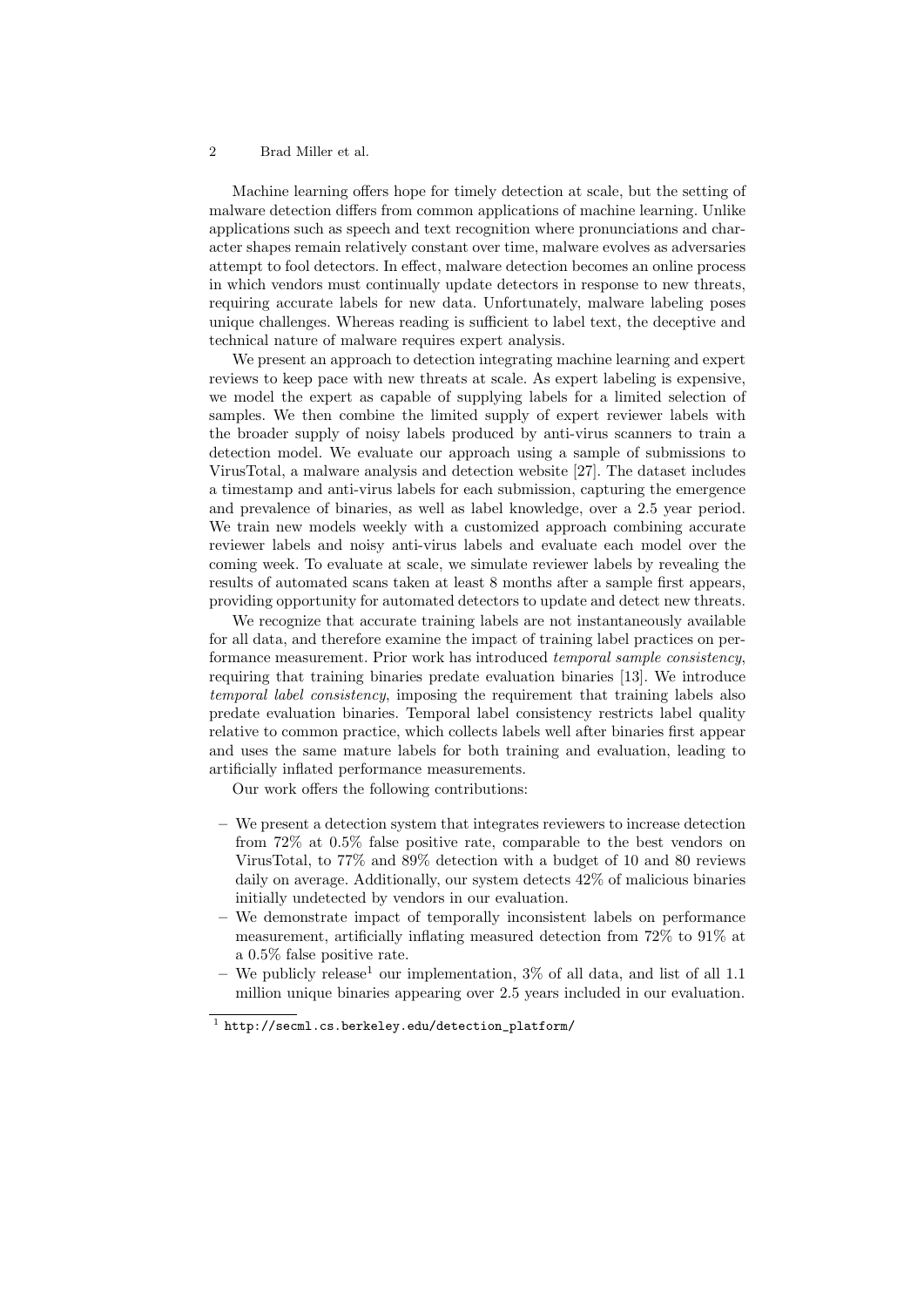Our evaluation also includes several additional experiments offering a more complete understanding of detection performance. Although our design includes both static and dynamic features, since VirusTotal detectors must operate statically we also compare our performance against VirusTotal using static features alone. Note that the restriction to static features actually disadvantages our approach, as VirusTotal detectors may operate against the arbitrary file and we restrict ourselves to static attributes available through VirusTotal. Our performance is slightly impacted, producing 84% detection at 0.5% false positive rate with 80 queries daily and still surpassing detectors on VirusTotal. We also explore the impact of inaccurate human labelers on the system's detection performance by adding random noise to the simulated expert labels. We find that our design is robust in the presence of imperfect labelers. Given reviewers with a 90% true positive rate and a 5% false positive rate our system still achieves 82% detection at a 0.5% false positive rate, as compared to 89% detection using accurate reviewers.

We evaluate our contributions using VirusTotal data because each submission represents a request for analysis from a user, researcher or member of the security community. VirusTotal responds to requests by running dozens of antivirus products from the security industry, including large firms such as McAfee, Symantec and Kaspersky. As we evaluate our contributions on a dataset including submissions from researchers and the security industry, not a random sampling of files from end user machines, we envision our approach as improving the detection workflows within security firms which ultimately produce products for end users. We demonstrate that by investing a fraction of the engineering expertise of large security firms, we can vastly improves the ability to determine whether a binary is malicious.

In Section 2, we review prior work. Section 3 presents the design of our system, including feature extraction, machine learning and integration of the labeling expert, and Section 4 examines our dataset. Section 5 discusses our system implementation and then examines the impact of different performance measurement techniques and evaluates the performance of our detection system. Lastly, Section 6 concludes.

## 2 Prior Work

In this section we present the prior work most directly related to our own areas of contribution: reviewer integration to improve automated detection and performance measurement. Consistent with the focus of our work, we primarily discuss systems for malware detection rather than family classification or clustering. An extensive discussion of related work is available online [15].

Since minimal prior work has explored reviewer integration, we begin by discussing systems that moderate access to any expensive labeling resource. Several works employ a *weak detector* design, which cheaply labels *some* instances as benign but requires an expensive confirmation to label any instance as malicious. Provos et al. and Canali et al. present weak detector systems for malicious URLs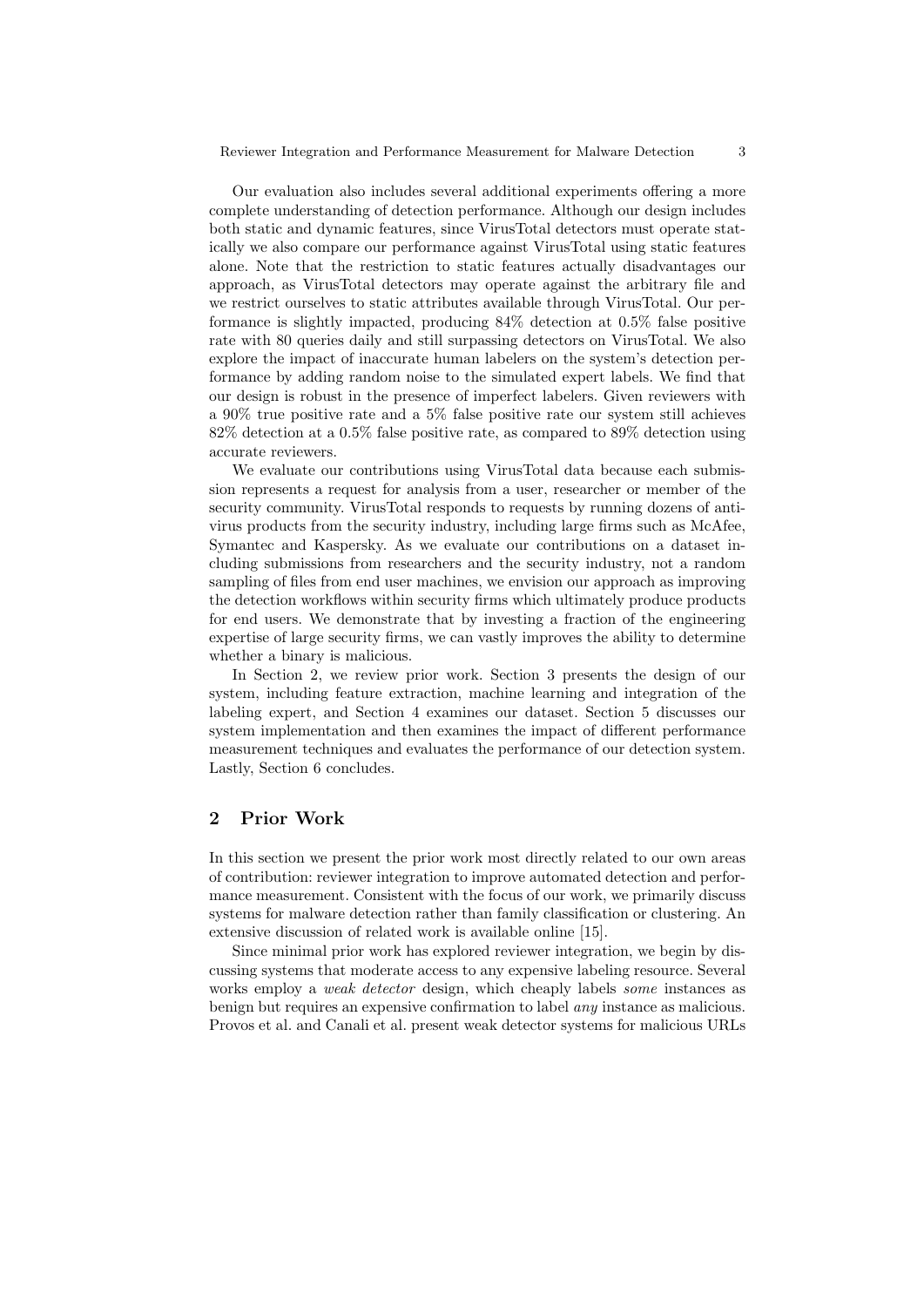which moderate access to expensive analysis in a virtual machine [5, 19]. Similarly, Chakradeo et al. present MAST, a system capable of detecting 95% of Android malware at the cost of analyzing 13% of non-malicious applications [6]. Karanth et al. prioritize JavaScript for manual review with the end goal of identifying new vulnerabilities [12]. In contrast with weak detectors, we view the expensive resource as an integrated component in a periodically retrained system, rather than the final step in a detection pipeline. Instead of attempting to pass the entire and exact set of malicious instances to the expensive resource for verification, we identify a smaller set of instances that improve automated detection and use scalable components to determine final instance labels.

In contrast to weak detector approaches, Nissim et al. present a system that integrates reviewers during retraining but focuses on increasing the raw number of malicious instances submitted to the reviewer rather than improving automated detection. Nissim et al. introduce two reviewer integration strategies and compare both to uncertainty sampling, a reviewer integration technique from machine learning [24]. Although each new strategy reviews more malicious samples, neither improves automated detection, instead producing lower true positive and higher false positive rates [16] or true positive rates within 1% [17] of uncertainty sampling. The evaluation also lacks timestamped data and randomly divides samples into 10 artificial "days". Since there are no temporal effects in the sample ordering, it is not possible to accurately assess detector performance or reviewer workload when confronted with new attacks. In contrast, we demonstrate novel reviewer integration improving detection 17 percentage points over uncertainty sampling and conduct an evaluation with timestamped samples and labels spanning 2.5 years.

Sculley et al. present Google's approach to detecting adversarial advertisements, integrating human reviewers and automated detection [23]. Unfortunately, the presentation omits key details and the sensitive nature of the system prevents any code or data release. For example, the evaluation does not specify how many human reviewers are necessary, the added benefit from additional reviewers or the total number of queries to each reviewer. Likewise, the impact of reviewers errors and different integration strategies is also unspecified. We contribute an analysis of the marginal benefit from additional reviews, as well as the impacts of reviewer errors and different reviewer integration strategies. Additionally, we release all source code and sample data to facilitate future work.

We also examine prior work related to performance measurement. The most common performance measurement technique in malware detection is cross*validation* (e.g.,  $[4, 8, 21, 26]$ ). Cross-validation tends to inflate measured performance by partitioning training and evaluation data randomly, effectively guaranteeing that any attack seen in evaluation is also seen in training [11]. Kolter et al. improve on cross-validation by using a separate training dataset which entirely predates any evaluation data [13]. Furthering this approach, Perdisci et al. and Srndic et al. conduct evaluations which use a single timestamped dataset divided chronologically into periods, using the first  $n - 1$  periods to detect content in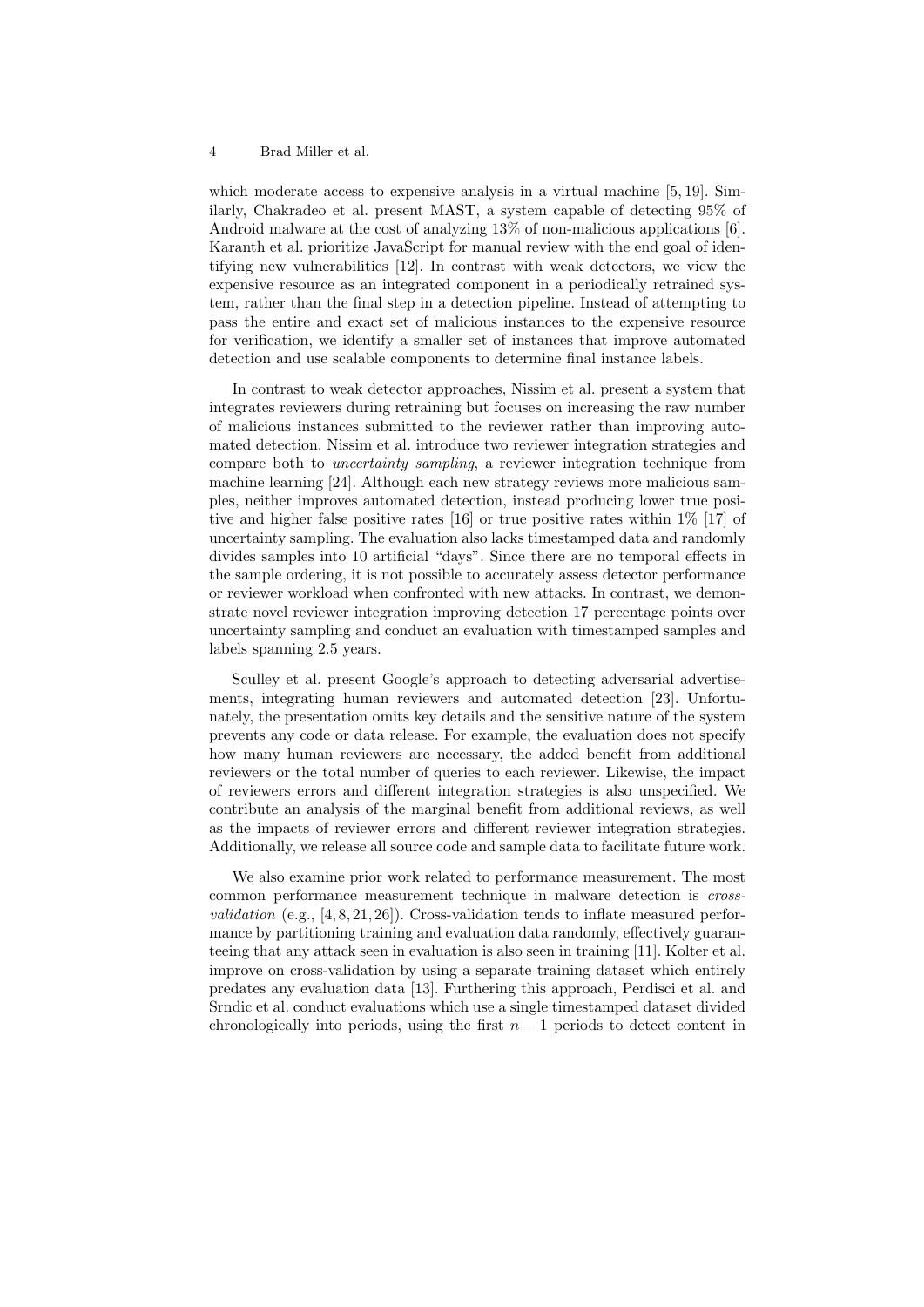

Fig. 1: The detection pipeline employs the current model to detect malware, and the training pipeline produces the next model for use in the detection pipeline. During each retraining period, the training pipeline reviews all available training data and selects binaries for submission to the integrated reviewer. Binaries labeled by the reviewer are combined with binaries labeled using the current model and anti-virus scan results to train the next model.

period  $n$  [18,25]. While these works maintain temporal sample consistency, none present or systematically evaluate the impact of temporal label consistency.

Prior work approaching temporal label consistency has either evaluated a system in production, which would have no way to be temporally inconsistent, or a system that retrains on its own output. Rajab et al. evaluate a deployed PDF malware detector, which trains using presently available knowledge and is evaluated in retrospect after anti-virus labels have matured [20]. Schwenk et al. demonstrate the infeasibility of a JavaScript malware system which is iteratively retrained over time using its own output labels, but do not compare temporally consistent labels from an external source with labels from the future [22].

## 3 Detector Design

In this section we present our detector design, including feature extraction, machine learning and reviewer integration. Figure 1 presents an overview of our approach. When a binary arrives, the detection pipeline extracts the features, applies the current model to classify the binary as malicious or benign, and the training pipeline stores the binary in a database along with all other binaries seen to-date. During each retraining period, binaries not detected by scanners on VirusTotal are considered for submission to the integrated reviewer. Binaries confidently detected by the current model are included in training data with a malicious label, and the remaining purportedly benign binaries are submitted to the integrated reviewer as the review budget allows. The remaining un-submitted binaries are included in the training data as benign. At the end of the retraining period, the next model produced in the training pipeline replaces the current model and the process repeats.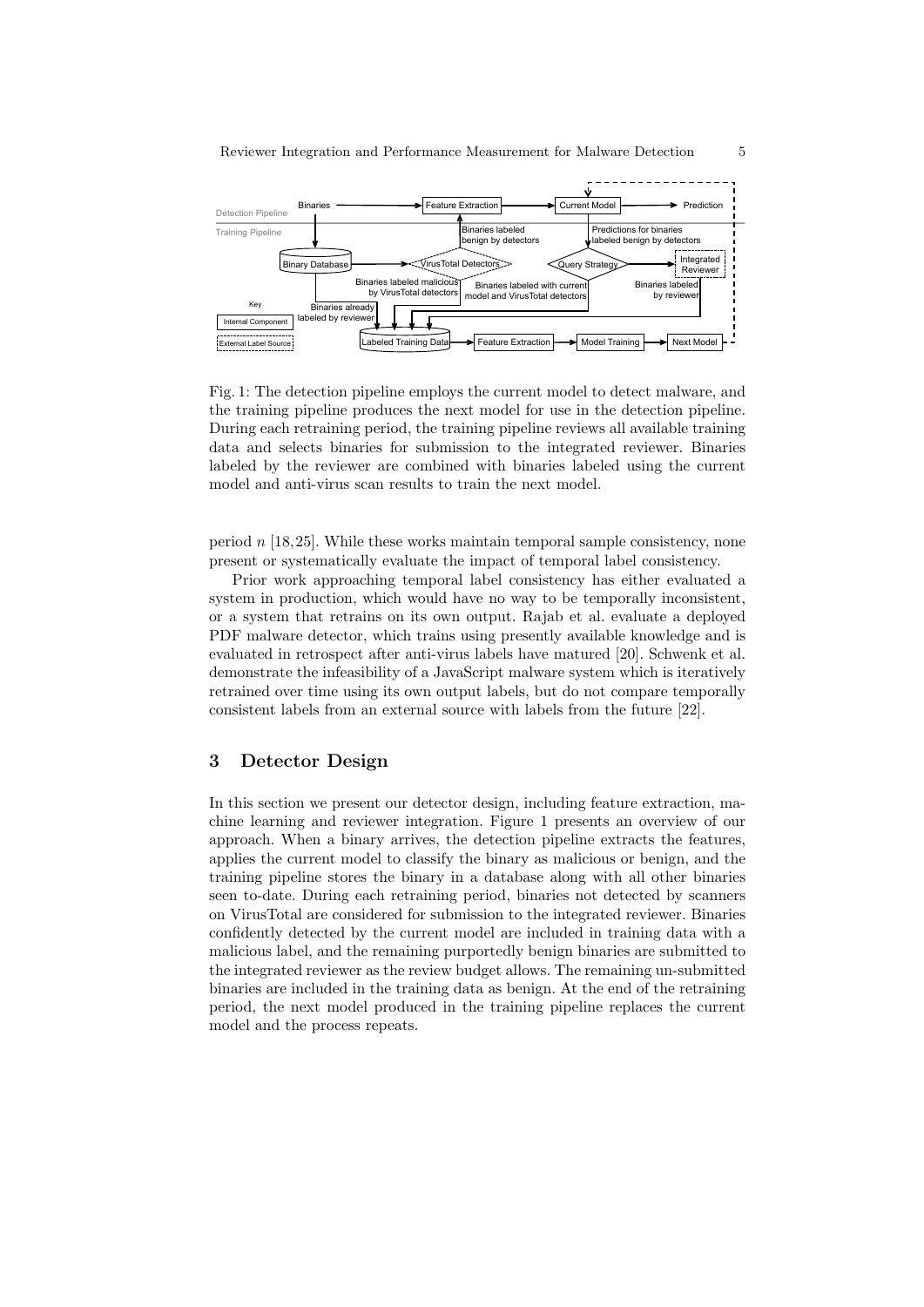We begin by examining the general techniques used for feature vectorization in Section 3.1, and then present the application of feature vectorization techniques to static and dynamic attributes of binaries in Sections 3.2. Section 3.3 presents our approach to labeling training data, and Section 3.4 describes our approach to reviewer integration.

## 3.1 Approaches to Feature Vectorization

Many machine learning algorithms work best with numeric features, but not all attributes of binaries come in that format. We discuss four general techniques to convert static and dynamic attributes of binaries into numerical feature vectors. Which of the four techniques we can apply varies across attributes. For each technique, we discuss how we apply the technique to maximize robustness against evasion.

Categorical. The categorical mapping associates one dimension with each possible attribute value. For example, the DeviceIoControl API call may correspond to index i in feature vector x, where  $x_i = 1$  if and only if the binary issues the DeviceIOControl API call. Since the absence of an attribute reveals information about a binary, we include a special *null index* to indicate that the value of the attribute is missing. For example, the file may not generate any network traffic, or may not be signed. Where possible, we structure our application of categorical feature extraction to constrain the attacker to remain within a limited set of values. For example, we apply subnet masks to IP addresses accessed by binaries to effectively shrink the IP space and associate access to similar IP addresses with the same feature index.

Ordinal. Ordinal attributes assume a specific value in an ordered range of possibilities, such as the size of a binary. To remain robust to moderate fluctuations as adversaries attempt to evade detection, we vectorize ordinal values using a binning scheme rather than associating each distinct quantity with a unique index. The binning scheme works as follows: for a given attribute value, we return the index of the bin which the value falls into, and set the corresponding dimension to 1. For attributes that vary widely, we use a non-linear scheme to prevent large values from overwhelming small values during training. For example, the number of written files v is discretized to a value i such that  $3^i \le v < 3^{i+1}$ , where the exponential bins accommodate the large dynamic range of this quantity.

Free-form String. Many important attributes appear as unbounded strings, such as the comments field of the signature check. Representing these attributes as categorical features could allow an attacker to evade detection by altering a single character in the attribute, causing the attribute to map into a different dimension. To increase robustness, we capture 3-grams of these strings, where each contiguous sequence of 3 characters represents a distinct 3-gram, and consider each of the 3-grams as a separate dimension. Since this approach is still sensitive to variations that alter 3-grams, we introduce an additional string simplification.

To reduce sensitivity to 3-gram variations, we define classes of equivalence between characters and replace each character by its canonical representative.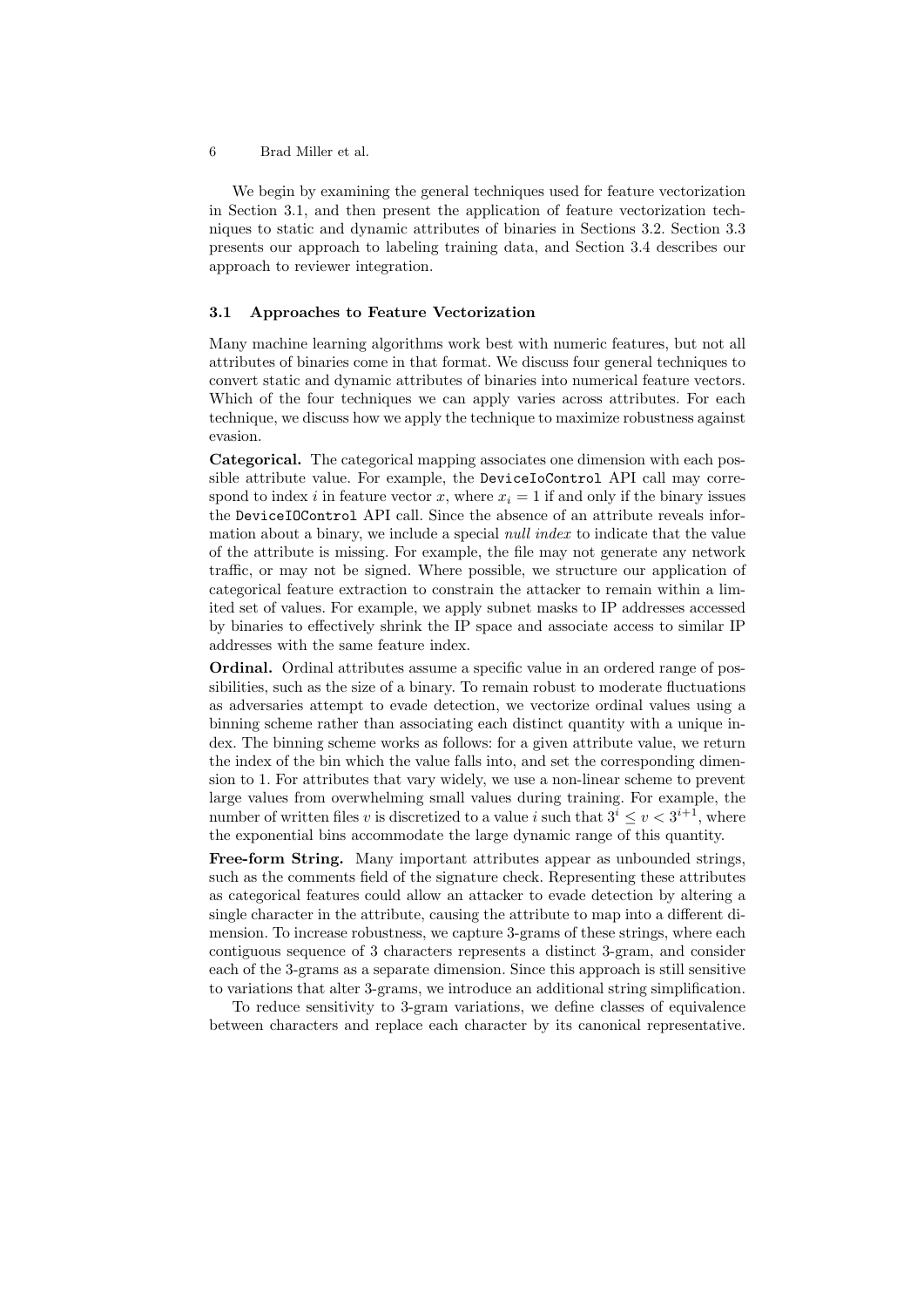Reviewer Integration and Performance Measurement for Malware Detection 7

|        | <b>Feature Name</b>                                                                                  | Description                                     | Example                                |
|--------|------------------------------------------------------------------------------------------------------|-------------------------------------------------|----------------------------------------|
| ä<br>耑 | Binary Metadata*                                                                                     | Metadata from MAGIC and EXIFTOOL                | PECompact2 compressed                  |
|        | Digital Signing*                                                                                     | Certificate chain identity attributes           | Google Inc; Somoto Ltd                 |
|        | Heuristic Tools                                                                                      | TRID; Tools from ClamAV, Symantec               | InstallShield setup; DirectShow filter |
|        | Packer Detection                                                                                     | Packer or crypter used on binary                | UPX; NSIS; Armadillo                   |
|        | PE Properties*†                                                                                      | Section hashes, entropies; Resource list, types | $image/x$ -png; hash:eb0c7c289436      |
|        | Static Imports                                                                                       | Referenced library names and functions          | msvcrt.dll/ldiv; certcli.dll           |
|        | Dynamic Imports                                                                                      | Dynamically loaded libraries                    | shell32.dll; dnsapi.dll                |
|        | $\begin{array}{c}\n\therefore \text{ Imp.} \\ \vdots \\ \text{Pile Operations}^\dagger\n\end{array}$ | Number of operations; File paths accessed       | C:\WINDOWS\system32\mshtml.tlb         |
|        | Mutex Operations*                                                                                    | Each created or opened mutex                    | ShimCacheMutex; RasPbFile              |
|        | Network Operations <sup>†</sup>                                                                      | IPs accessed; HTTP requests; DNS requests       | 66.150.14.*; b.liteflames.com          |
|        | Processes                                                                                            | Created, injected or terminated process names   | python.exe; cmd.exe                    |
|        | Registry Operations                                                                                  | Registry key set or delete operations           | SET:  \WindowsUpdate\AU\NoAutoUpdate   |
|        | Windows API Calls <sup>†</sup>                                                                       | $n$ -grams of Windows API calls                 | DeviceIoControl   IsDebuggerPresent    |

Table 1: Feature vectors reflect static and dynamic attributes of binaries. We apply categorical vectorization to all attributes, as well as \*string, †ordinal and ‡ sequential vectorization for selected attributes.

For instance, the string 3PUe5f would be canonicalized to 0BAa0b, where upper and lowercase vowels are mapped to 'A' and 'a' respectively, upper and lowercase consonants are mapped to 'B' and 'b', and numerical characters to '0'. Likewise, the string 7SEi2d would also canonicalize to 0BAa0b. Occasionally, we sort the characters of the trigrams to further control for variation and better capture the morphology of the string. Mapping portable executable resource names, which sometimes exhibit long random-looking bytes sequences, is one application of this string simplification technique.

Sequential. The value of some attributes is a sequence of tokens where each token assumes a finite range of values. These sequential attributes are strongly related to free-form string attributes, although the individual tokens are not restricted to being individual characters. We use sequential feature extraction to capture API call information since there is a finite set of API calls and the calls occur in a specific order. As with free-form string features, we use an  $n$ -gram approach where each sequence of  $n$  adjacent tokens comprises an individual feature. Sequential vectorization can be vulnerable to evasion in situations where adversaries are able to introduce tokens which have no effect and separate meaningful tokens. To increase robustness, we apply *n*-gram vectorization with  $n = 1$ and  $n = 2$  as well as  $n = 3$ , decreasing the number of unique *n*-grams which the adversary is able to generate.

## 3.2 Attributes of Binaries

VirusTotal provides static and dynamic attributes for each binary. Whereas static attributes are obtained though analysis of the binary itself, dynamic attributes are obtained through execution in the Cuckoo sandbox [3]. Table 1 provides an overview of static attributes, dynamic attributes and associated vectorization techniques.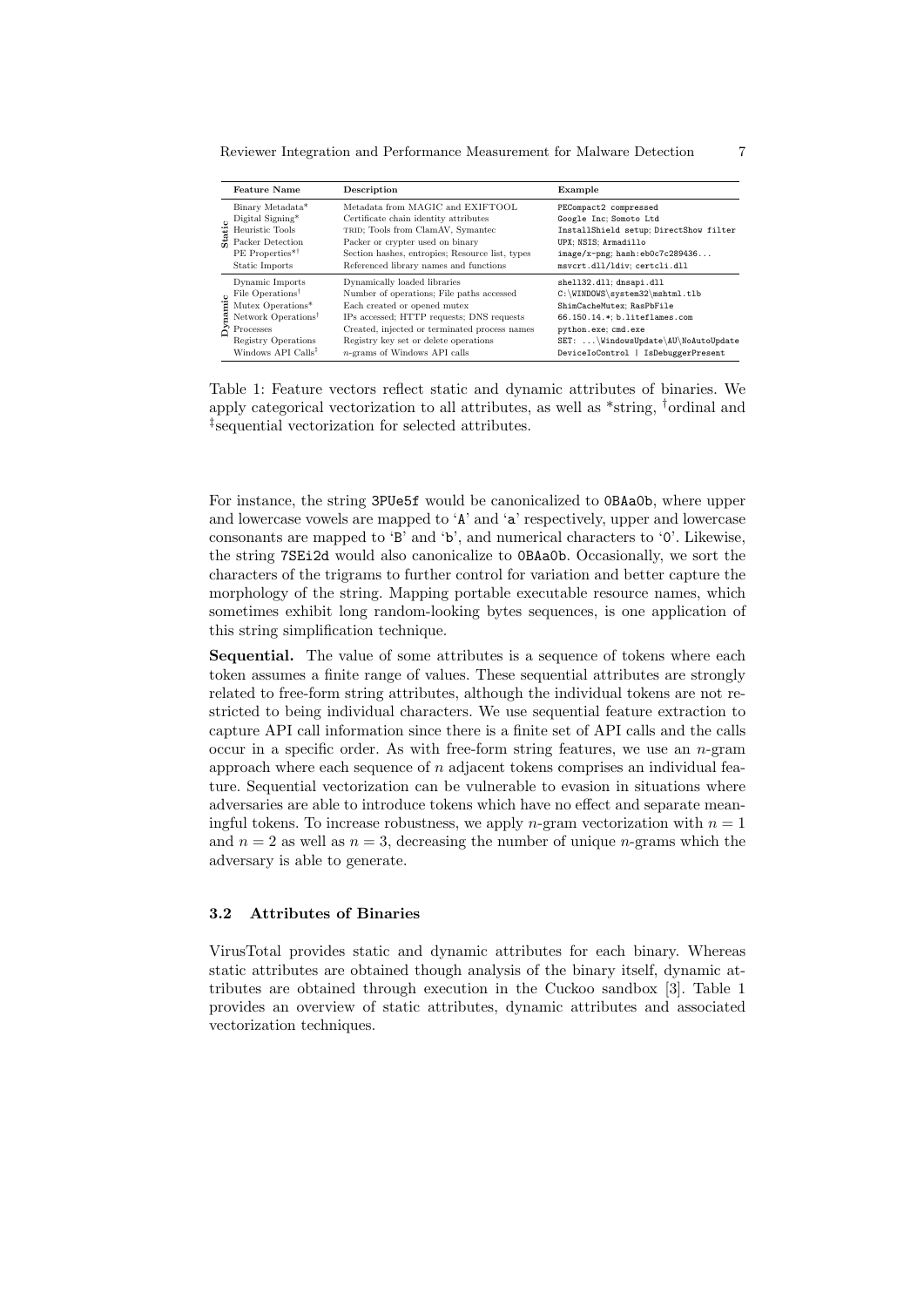The static attributes available from VirusTotal consist of direct properties of the executable code itself, metadata associated with or derived from the executable and the results of heuristic tools applied to the executable. The attributes extracted directly from the code include any statically imported library functions and aspects of the portable executable format, such as resource language, section attributes (e.g. entropy) and resource attributes (e.g. type). The metadata associated with the code includes the output of the magic and exiftool utilities, which infer properties such as the file type, and any digital signatures associated with the file. We collect the status of the verification, the identities of every entity in the certificate chain, comments, product name, description, copyright, internal name, and publisher from each digital signature. The heuristic tools applied to the executable include  $\text{PEID}$  [2] and utilities from ClamAV [1], and check for packing, network utilities or administrative utilities commonly associated with malware or potentially unwanted applications.

The dynamic attributes available from the Cuckoo sandbox capture interactions with the host operating system, disk and network resources. Interactions with the operating system include dynamic library imports, mutex activity and manipulation of other processes running on the system. Additionally, the Cuckoo sandbox provides an execution trace of all Windows API calls accessed by the binary, including the arguments, argument values and return values of any system call. The summary of disk activity includes file system and registry operations, capturing any persistent effects of the binary. We utilize both full and partial paths of file system operations as well as the types and number of operations to the file system during feature extraction; we also utilize the specific registry keys accessed or modified by the binary. Lastly, we extract features from the network activity of the binary, including HTTP and DNS traffic and IP addresses accessed via TCP and UDP.

#### 3.3 Training Label Harmonization and Reviewer Query Strategy

During each retraining period, the training process must assign labels to all available training binaries. The process of assigning training labels harmonizes four distinct sources of information: scan results from anti-virus software, the current learned model, any prior reviews, and additional fresh reviews for a small number of binaries selected by the *query strategy* for review.

The labeling process begins with the anti-virus scan results and application of the current model, both of which prune the set of binaries which the query strategy will consider for submission to the integrated reviewer. Our application of anti-virus scan results leverages the intuition, which we confirm in Section 4, that anti-virus vendors bias detections towards false negatives rather than false positives. Correspondingly, we view consensus among anti-virus detectors that a binary is malicious as sufficient to label the binary malicious during training, but we do not label undetected binaries as benign without further analysis. We call this heuristic the undetected filter since only binaries which are not detected by the vendors remain as candidates for review.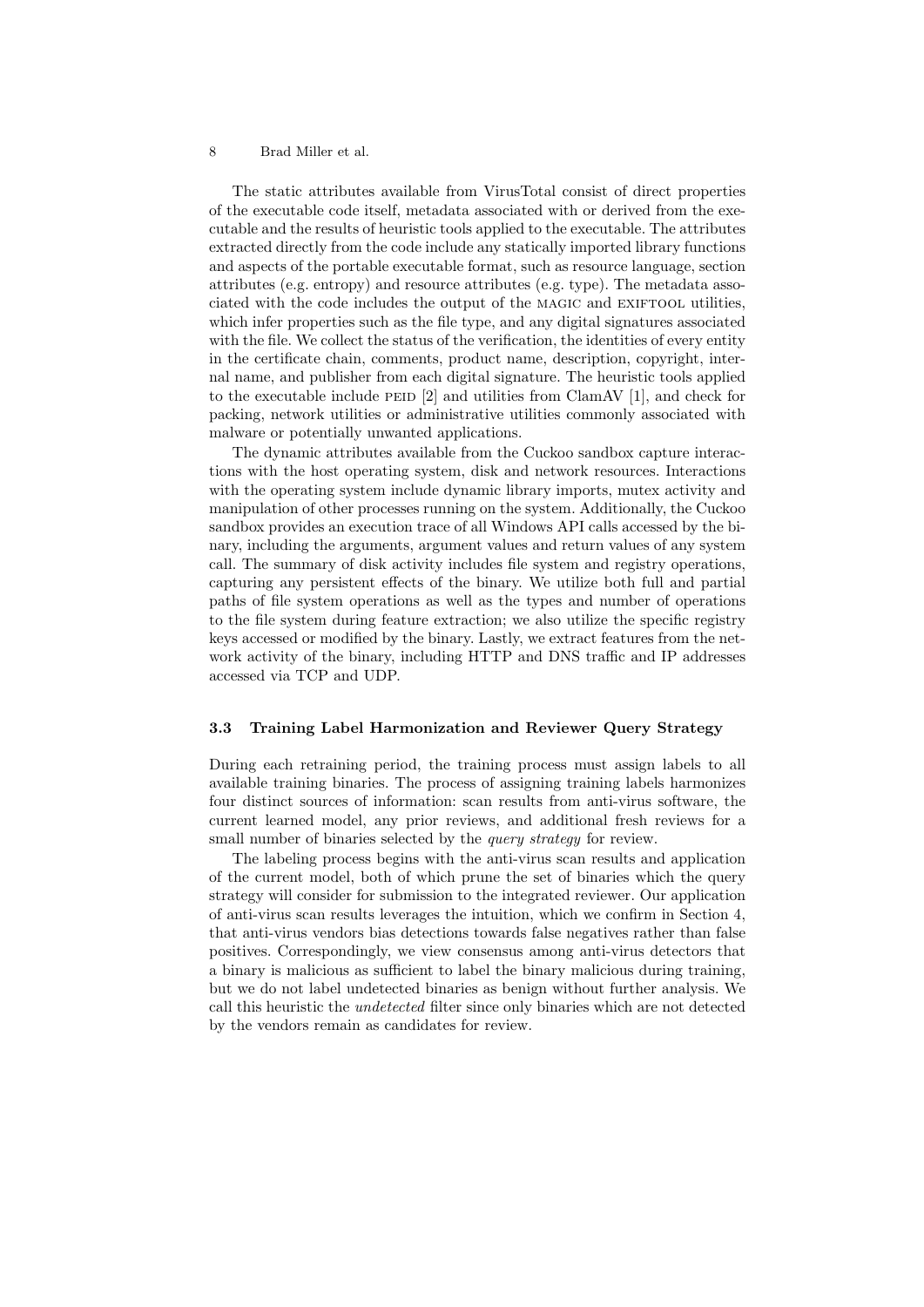Next, we apply our current detection model to all undetected binaries and assign a malicious label to any binaries which score above a threshold  $M$ . We refer to this heuristic as *auto-relabeling* since some undetected binaries are automatically relabeled, similar to the self-training concept from semi-supervised learning [7]. If the binary is both undetected by anti-virus vendors and cannot be auto-relabeled using our detector, we submit the binary to the query strategy.

From the binaries that could not be confidently labeled as malicious, the query strategy selects a subset for review to improve their training labels. The uncertainty sampling query strategy selects binaries that are closest to the decision boundary, intuiting that the model will benefit from knowing the labels of those binaries about which it is unsure [24]. Uncertainty sampling has experienced success in other application domains, such as text classification, and served as a baseline for comparison in prior work involving integrated manual review [16,17]. Designed for a case where the reviewer is the only source of labeling information, uncertainty sampling is unaware of how our two heuristics used the noisy labels from anti-virus scanners to filter the binaries for its consideration.

Consequently, we propose a new query strategy aware of our heuristics to increase the effectiveness of the integrated reviewer. Since the heuristics identify binaries likely to be malicious, we will label any binary not identified by them or selected for review as benign. Consequently, only reviews which label a binary malicious will impact the final training data labels. Accordingly, we develop the maliciousness query strategy, which selects binaries for review that received high scores from our detection model, but not high enough to be subject to autorelabeling. More formally, the query strategy has a submission budget  $B$ , where B is determined as a fixed percentage of the total number of new training binaries during the retraining period. The maliciousness query strategy then submits the B remaining binaries with the greatest maliciousness scores less than the autorelabeling threshold  $M$  to the integrated reviewer. The binaries in excess of B which are not submitted to the integrated reviewer are labeled benign. By selecting binaries likely to be malicious but would otherwise be labeled benign, maliciousness achieves a higher likelihood than uncertainty sampling that the review will effect a change in training labels.

## 3.4 Model Training and Integration of Reviewer Labels

After considering several forms of learning, including decision tree and nearest neighbor based approaches, we selected logistic regression as the basis for our malware detector. As a linear classifier, logistic regression assigns a weight to each feature and issues predictions as a linear function of the feature vector, resulting in a real valued quantity [10]. Scoring each binary as a real valued quantity enables us to create a tradeoff between true and false positive rates by adjusting the threshold at which binaries are labeled malicious. Linear classification scales well in prediction as the size of the model is a function of the dimensionality of the data and not the size of the training data, as happens with nearest neighbor techniques. Additionally, the clear relationship between weights and features allows analysts to easily understand what the detector is doing and why, which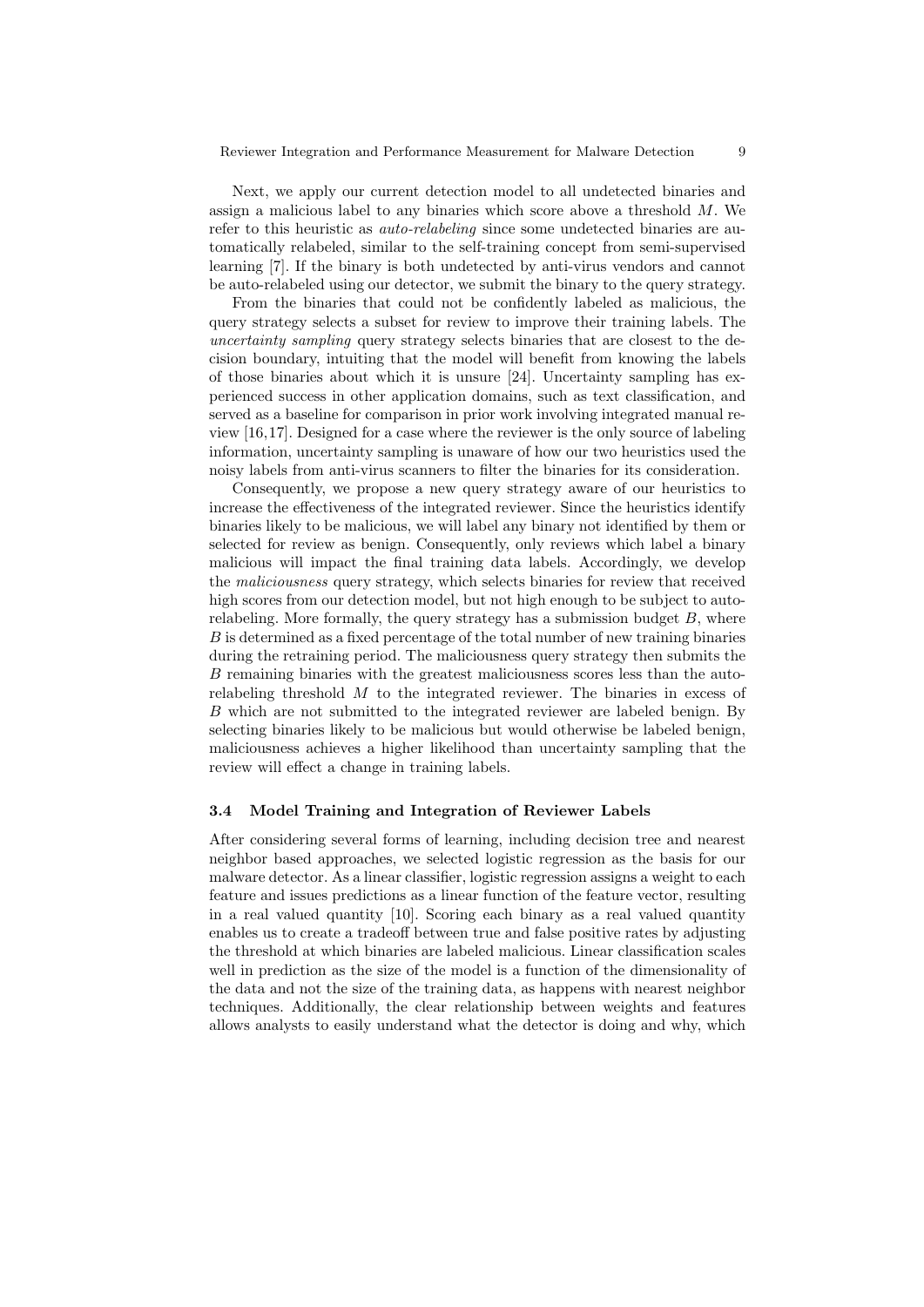can be difficult with complex tree ensembles. Lastly, logistic regression scales well in training with many available implementations capable of accommodating high dimensional feature spaces and large amounts of training data.

We now discuss our training process integrating labels from the reviewer with noisy labels from anti-virus scanners and our own detector. Since the reviewer only labels a small minority of binaries, noisy labels from anti-virus vendors will overwhelm reviewer labels during training unless reviewer labels receive special treatment. We present the standard logistic regression training process below, and then describe the special treatment which we provide for reviewer labels. The logistic regression training process finds the weight vector w which minimizes the following loss function for labeled training set  $\{(\mathbf{x}^1, y^1), \ldots, (\mathbf{x}^n, y^n)\}\$  where  $y^{i} \in \{-1, +1\}$  represents the label:

$$
C_{-} * \sum_{i:y^{i}=-1} \ell(-\mathbf{w}^{\mathsf{T}} \mathbf{x}^{i}) + C_{+} * \sum_{i:y^{i}=1} \ell(\mathbf{w}^{\mathsf{T}} \mathbf{x}^{i}) + \frac{1}{2} {\|\mathbf{w}\|}^{2}
$$

 $C_{-}$  > 0 and  $C_{+}$  > 0 are distinct hyper-parameters controlling for both regularization and class importance weighting and  $\ell(x) = \log(1 + \exp(-x))$  is the logistic loss function. The first and second terms correspond to the misclassification losses for negative and positive instances, respectively, and the final term is a regularization term that discourages models with many large non-zero weights. To amplify the effect of reviewer labels, we assign a higher weight W during training to any binary labeled benign by the reviewer. We obtain superior results only weighting binaries that the reviewer labels benign since the maliciousness query strategy tends to select binaries for review which fall on the malicious side of the decision boundary. When a benign instance is classified as malicious during training, a particularly high weight is necessary to have a corrective effect on the model and force the instance to receive a benign classification.

# 4 Dataset and Evaluation Labeling Overview

We maintain that an evaluation dataset should include diverse binaries, reflect the emergence and prevalence of binaries over time, and record changes in best available labeling knowledge for binaries as time progresses. Our evaluation dataset, consisting of 1.1 million distinct binaries submitted to VirusTotal between January 2012 and June 2014, achieves these criteria. VirusTotal accepts submissions from end users, researchers and corporations, leading to a diverse sampling of binaries containing thousands of malware families and benign instances. To randomize interaction with daily and hourly batch submission jobs, VirusTotal supplied us with the hashes of binaries submitted during a randomized segment during each hour of our collection period, reflecting approximately 1% of the total binaries during the collection period. We include each submission of each binary to accurately represent the prevalence and labeling knowledge of binaries over time. A more complete discussion of the dataset, including changes in vendor labels over time and analysis of our labeling methodology is available online [15].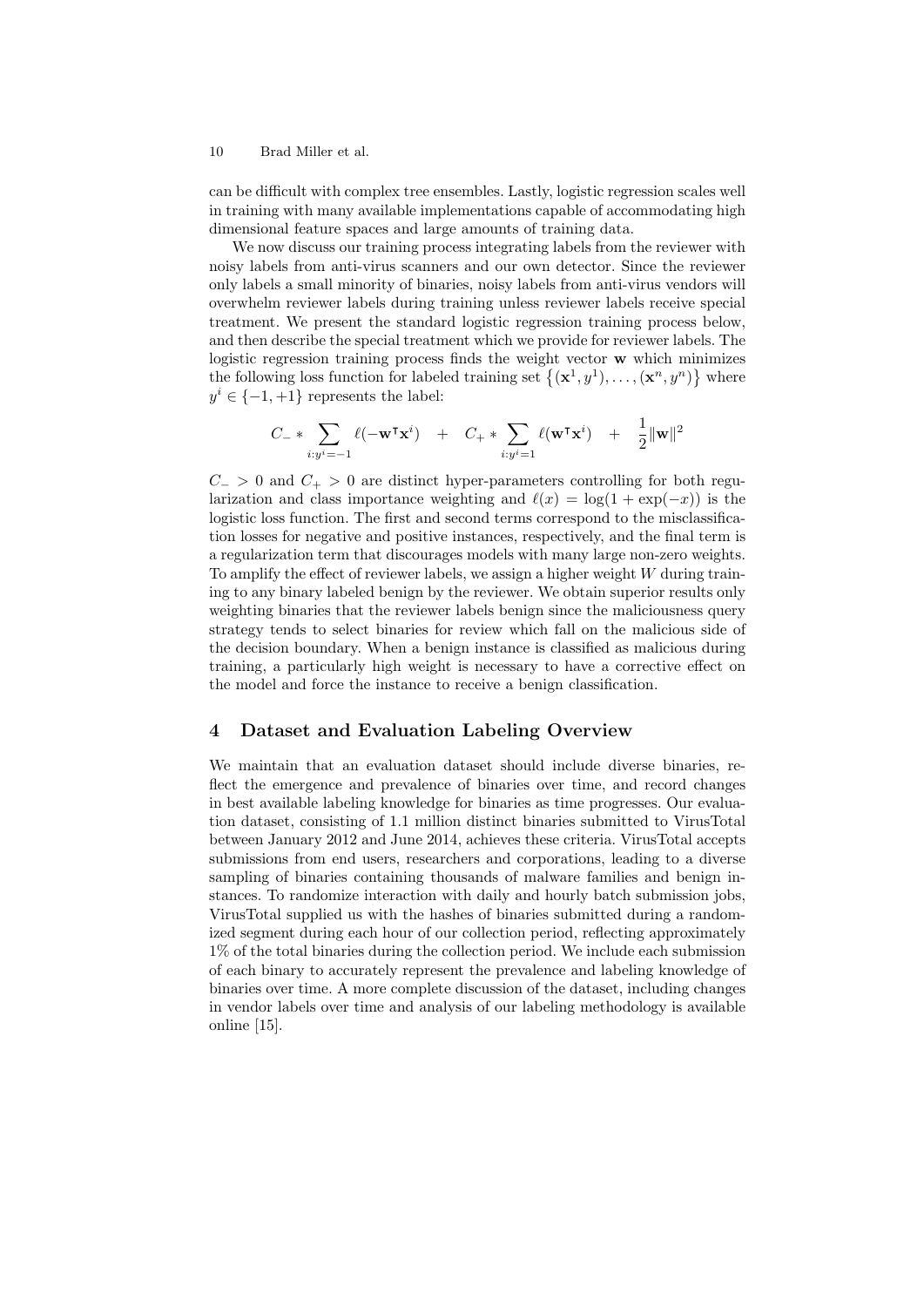Due to the regular distribution of the evaluation data over an extended period of time and the broad use of VirusTotal, the dataset includes a diverse sampling from many families of malware. Symantec, TrendMicro, Kaspersky and McAfee report 3,135, 46,374, 112,114 and 408,646 unique families for the dataset, respectively. The number of families reported varies due to differences in naming conventions between vendors. Although the exact number of families reported varies by vendor, each vendor agrees that the malware represents a broad sampling, with each vendor reporting less than 50% of malware occurring in the most common 10% of families.

As the dataset contains scan results form 80 different vendors, we employ a harmonization approach to create the *gold labels* which we use to characterize the dataset and evaluate detector performance. Since some vendors are only sporadically present in the data, we restrict our work to the 32 vendors present in at least 97% of scan results to increase consistency in the set of vendors applied to each binary.<sup>2</sup> We observe that among binaries that receive multiple scans in our dataset, 29.6% of binaries increase in number of detections as malware by at least 5 vendors from their first to last scan, and only 0.25% of binaries decrease by 5 or more detections. This shift from benign to malicious labels confirms the intuition that vendors behave conservatively, preferring false negatives over false positives. Given vendors' demonstrated aversion to false positives, we set a detection threshold of four vendor detections as sufficient to label a binary as malicious, and request a rescan of any binary which received fewer than 10 detections at the most recent scan. We conduct rescans in February and March 2015, 8 months after the end of our data collection period, to allow time for vendor signature updates. We avoid rescanning binaries with 10 or more detections since decreases large enough to cross the four vendor detection threshold are unlikely. After rescanning, we assign a gold label to each binary in our dataset representing the best available understanding of whether the binary is malicious.

We reserve January 2012 - December 2012, the first year of our data set, for obtaining an initial model and use the data from January 2013 to June 2014 to perform a complete rolling window evaluation of our detector. Figure 2a presents the occurrence of scans over time, indicating that scans consistently occur throughout the period during which we measure performance. Notice that scans do not occur evenly during the training period, with the first approximately 200 days containing fewer scans. The difference in available data occurs because fewer binaries have dynamic attributes available; the difference does not reflect an underlying phenomenon in submissions.

In addition to being well distributed over time, scans are also well distributed across the different binaries in our dataset. Figure 2b depicts the impact of

<sup>&</sup>lt;sup>2</sup> In particular, we include the following vendors: AVG, Antiy-AVL, Avast, Bit-Defender, CAT-QuickHeal, ClamAV, Comodo, ESET-NOD32, Emsisoft, F-Prot, Fortinet, GData, Ikarus, Jiangmin, K7AntiVirus, Kaspersky, McAfee, McAfee-GW-Edition, Microsoft, Norman, Panda, SUPERAntiSpyware, Sophos, Symantec, The-Hacker, TotalDefense, TrendMicro, TrendMicro-HouseCall, VBA32, VIPRE, Vi-Robot and nProtect.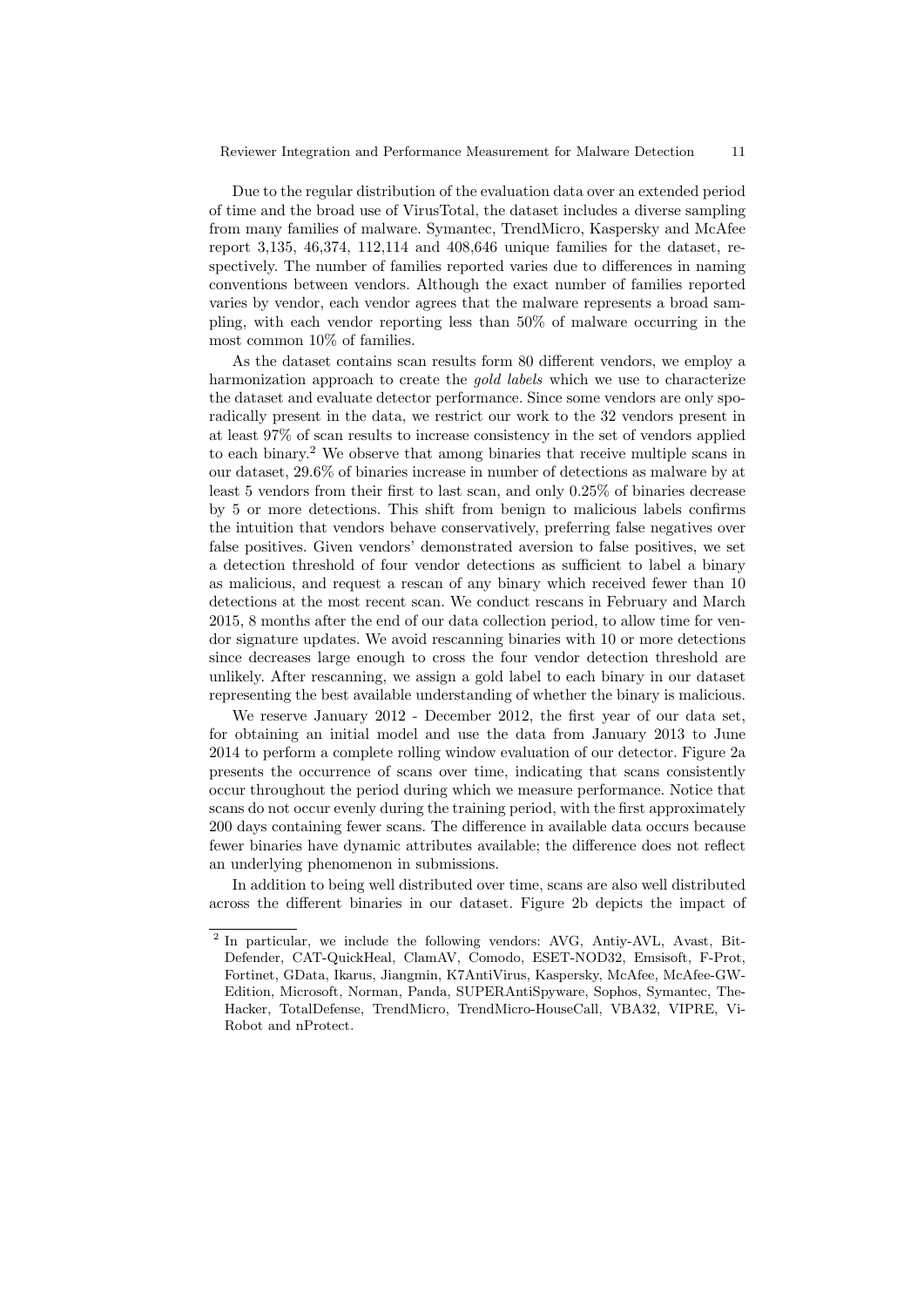

Fig. 2: Data Overview. Figures 2a and 2b demonstrate that scans are well distributed across our evaluation period and distinct binaries, respectively. Note that relative scarcity of scans in the first 200 days reflects availability of necessary attributes in VirusTotal data, not underlying submission behavior.

resubmissions on the dataset, with the horizontal axis ordering binaries from most commonly to least commonly submitted. We include re-submissions to ensure that the distribution of our evaluation data mirrors the distribution of actual data submitted to VirusTotal by incorporating the prevalence of each individual file, effectively balancing any effects of polymorphism in the dataset. Additionally, inclusion of rescan events in our analysis provides more timely labeling during evaluation.

# 5 Experimental Results and System Evaluation

In this section we briefly discuss our implementation, present experimental results and evaluate our detection system. Our presentation of experimental results demonstrates the impact of different performance measurement techniques on detection results. Our detection system evaluation demonstrates the potential for integrated review techniques to improve performance over current anti-virus vendors, as well as the impact of reviewer errors, marginal benefit of additional reviews and effects of different of reviewer integration strategies.

#### 5.1 System Implementation

Since anti-virus vendors can receive in excess of 300,000 binaries daily [14], we design our detector with a focus on scalability. We implement our detection platform in five thousand lines of Python, which offers bindings for the numerical and infrastructure packages we require. We use Scikit Learn and Numpy for machine learning, and Apache Spark for distributed computation. Using a 40 core cluster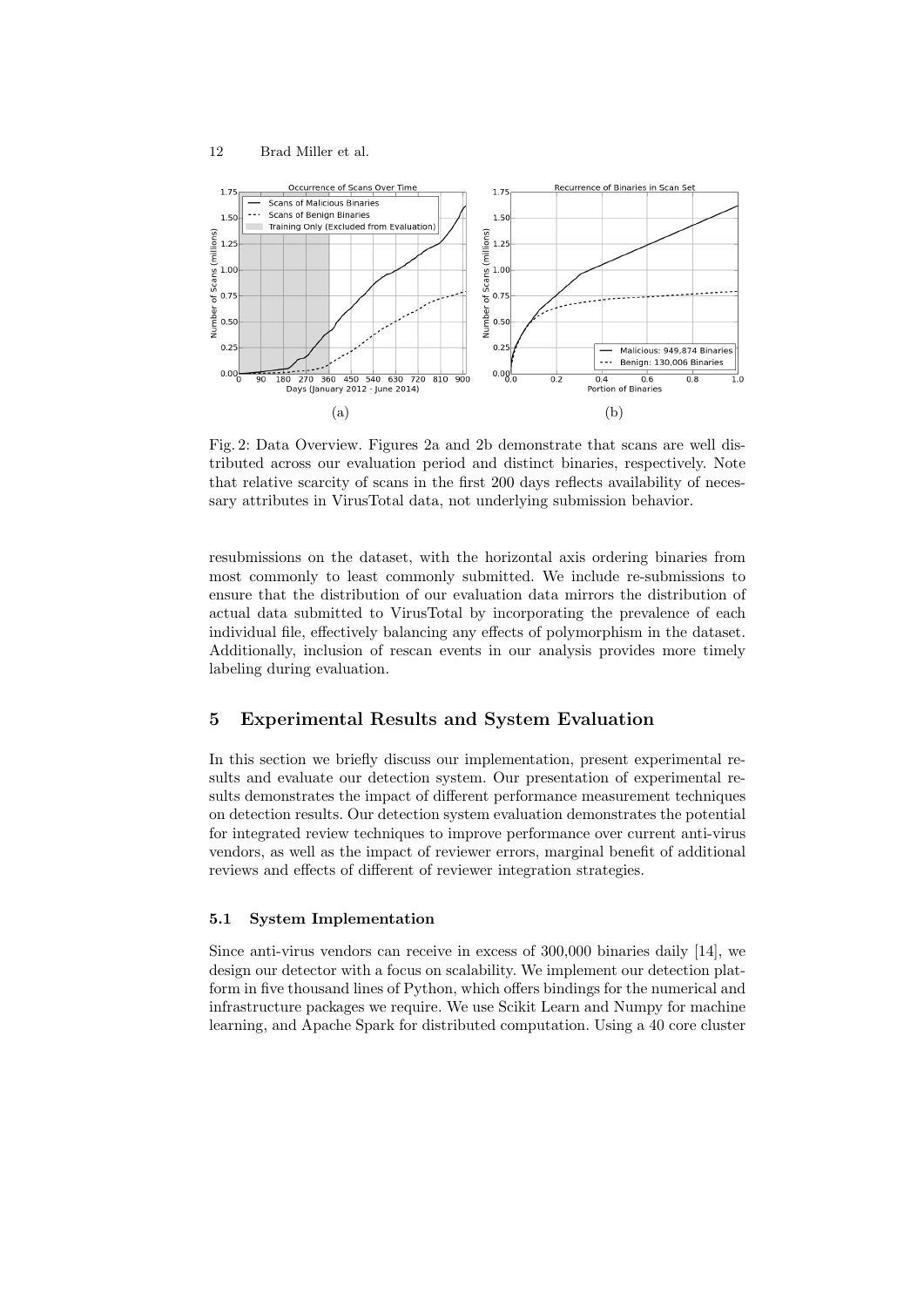with  $600GB$  of RAM, we were able to conduct feature vectorization, learning and prediction on our 778GB dataset including 1.1 million unique binaries in 10 hours.

To allow experimentation at scale, we simulate an integrated reviewer rather than employing an actual labeling expert. We model the analysis of the integrated reviewer by revealing the gold label associated with a binary. For experiments that consider an imperfect reviewer, we assign the simulated reviewer a true positive rate and a false positive rate, allowing the likelihood of the reviewer supplying the correct label to depend on the gold label for the sample. By conditioning the likelihood of a correct response on the gold label of a sample, we are able to more closely model the errors of an actual reviewer who may be highly likely to correctly identify a benign binary as benign, but less likely to correctly identify a malicious binary as malicious. We leave the comparison of this model to actual reviewer performance as future work.

Lastly, we describe our management of the system parameters discussed in Section 3, including a reviewer submission budget  $B$ , auto-relabeling confidence threshold M and learning parameters  $C_-, C_+$  and W. Section 5.3 presents the effects of varying the submission budget  $B$ , with experiments conducted at 80 queries daily on average unless otherwise specified. The remaining parameters are tuned to maximize detection at false positive rates between .01 and .001 on a set of binaries obtained from an industry partner and excluded from our evaluation. We use the following values:  $M = 1.25, C = 0.16, C_{+} = .0048$  and  $W = 10.$ 

#### 5.2 Impact of Performance Measurement Techniques

The primary motivation for measuring the performance of a detection system in a research or development setting is to understand how the system would perform in a production setting. Accordingly, measurement techniques should seek to minimize the differences from production settings. In practice, knowledge of both binaries and labels changes over time as new binaries appear and malware detectors respond appropriately with updated labels. Performance measurement techniques that fail to recognize the emergence of binaries and label knowledge over time effectively utilize knowledge from the future, inflating the measured accuracy of the approach. For example, consider malware that evades detection but can be easily detected once the first instance is identified. Performance inflation occurs because inserting correctly labeled binaries into training data circumvents the difficult task of identifying the first instance of the malware.

We analyze three approaches to measuring the performance of malware detectors, each recognizing the emergence of binaries and labels over time to varying degrees. Cross-validation is a common approach for machine learning evaluations in situations where binaries are independent and identically distributed (i.i.d.). In the malware detection context the i.i.d. assumption does not hold since malware changes over time to evade detection. Cross-validation evaluations completely disregard time, dividing binaries randomly and applying evaluation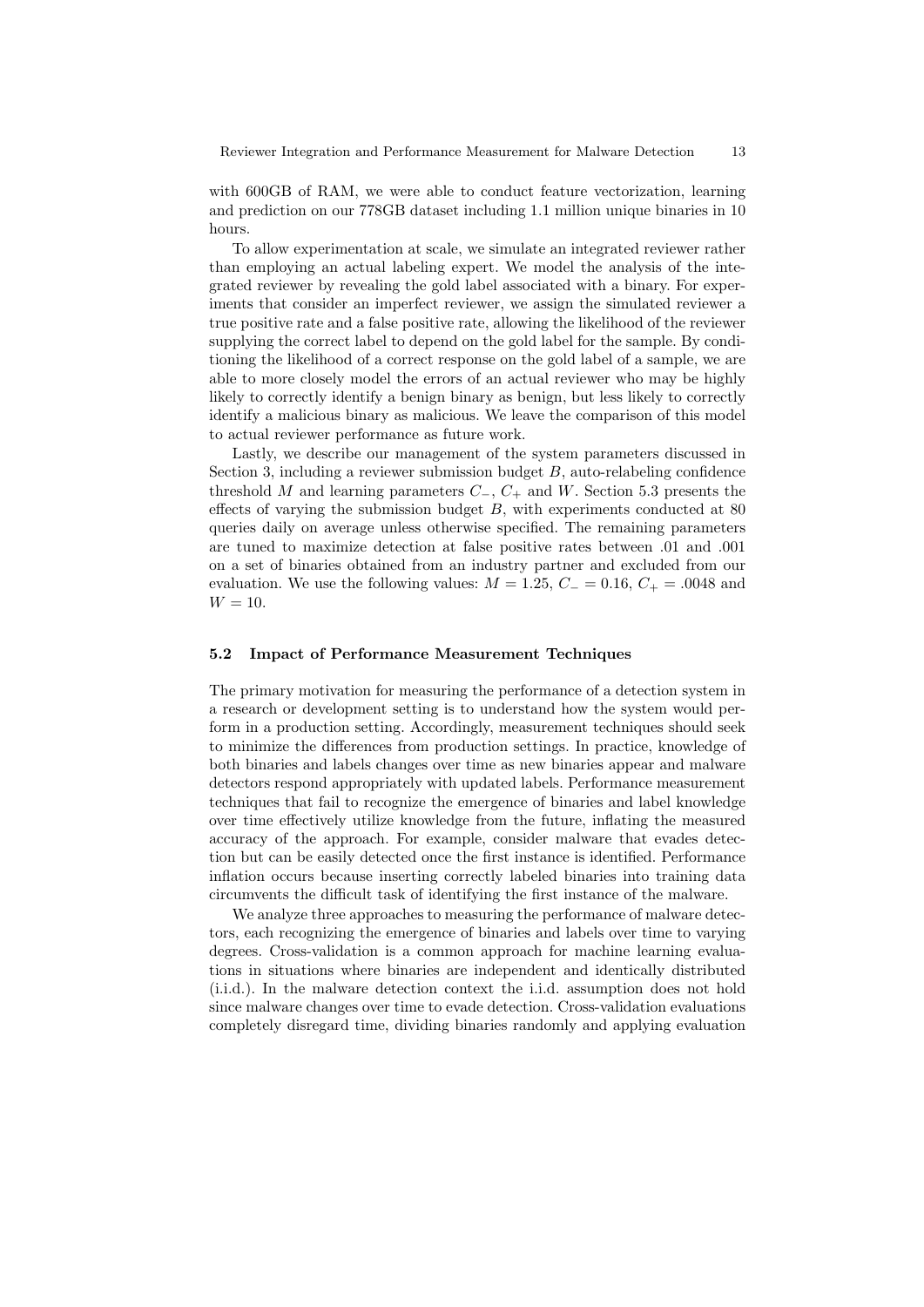



Fig. 3: Accurate performance measurement requires temporally consistent labels. Figure 3a illustrates three techniques. The upper left shows the evolution of labels over time for a series of binaries, with B' and E' denoting variants of previously submitted binaries B and E. Each remaining subfigure depicts the experiments a performance measurement technique would conduct given the example dataset. Rows correspond to successive retraining periods with specified training and evaluation data, binaries appear chronologically from left to right, and + and - denote malicious and benign labels, respectively. Figure 3b presents the effects of performance measurement technique on experimental results.

quality labels to all binaries. Evaluations maintaining temporally consistent samples recognize the ordering of binaries in time but not the emergence of labels over time, instead applying gold labels from future scan results to all binaries. Use of gold quality labels during training effectively assumes that accurate detection occurs instantly. Evaluations maintaining temporally consistent labels fully respect the progression of knowledge, ordering binaries in time and restricting the training process to binaries and labels available at the time of training. For measurements with both temporally consistent samples and labels, we divide data into periods and use the first  $n - 1$  periods to detect content in period n. Unless otherwise specified we use a period length of one week. Figure 3a presents the specifics of each approach.

Our experiments demonstrate that measurement technique powerfully impacts performance results. Figure 3b presents the results of our analysis. Notice that cross-validation and temporally consistent samples perform similarly, inflating detection results 20 and 19 percentage points respectively over temporally consistent labeling at a 0.5% false positive rate. Since reviewer integration effectively reduces the impact of temporally consistent labels by revealing future labels, we conduct these experiments without any reviewer queries. Note that our conclusions apply only to the setting of malware detection and not family classification, which presents a fundamentally different challenge as the set of known family labels may change over time.

Temporally consistent labeling requires that training labels predate evaluation binaries. Since VirusTotal scans each binary upon first submission our ex-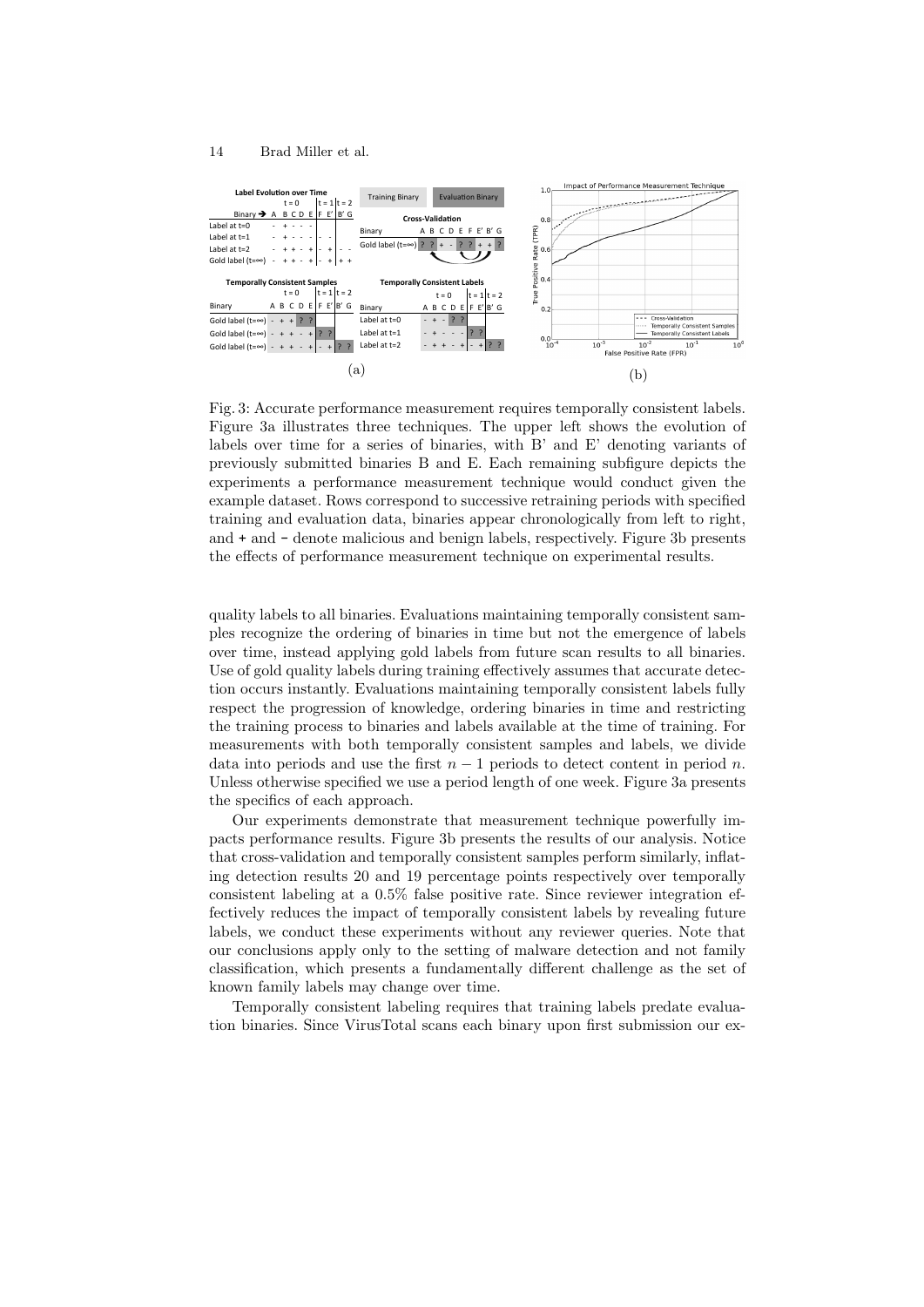

Fig. 4: Without reviewer integration our detector is competitive with VirusTotal detectors. With reviewer integration, detection improves beyond vendors on VirusTotal. We tune our system to maximize detection in the  $(0.1\%, 1\%)$  false positive region, consequently decreasing detection at lower false positive rates.

periments are able to satisfy temporally consistent labeling requirements. However, since binaries are not necessarily rescanned at regular intervals, we are not able to guarantee that our labels are up to date. For example, consider a binary which receives benign scan results in week 1 and malicious scan results in week 10: the up-to-date training label in week 5 is unclear. To simulate the effects of more frequent rescanning, we conduct a second experiment in which we reveal the gold label for each binary once a fixed interval has passed since the binary's first submission. We find that without releasing gold labels temporally consistent evaluation results in 76% detection at a 1% false positive rate; releasing gold labels 4 weeks and 1 week after a binary appears increases detection to 80% and 84% respectively. Note that these figures represent an upper bound on the impact of frequent rescanning since malware may remain undetected much longer than 1 or 4 weeks. Considering that cross-validation and temporal sample consistency each achieve 92% detection at a 1% false positive rate, we see that even with regular rescanning, temporal label consistency impacts detection results.

## 5.3 Detection System Evaluation

In this section we evaluate our malware detection system and the impact of reviewer integration. We begin with the impact of the reviewer and performance relative to VirusTotal. Then, we examine parameters such as reviewer accuracy and retraining frequency. Lastly, we analyze impact of different types of features.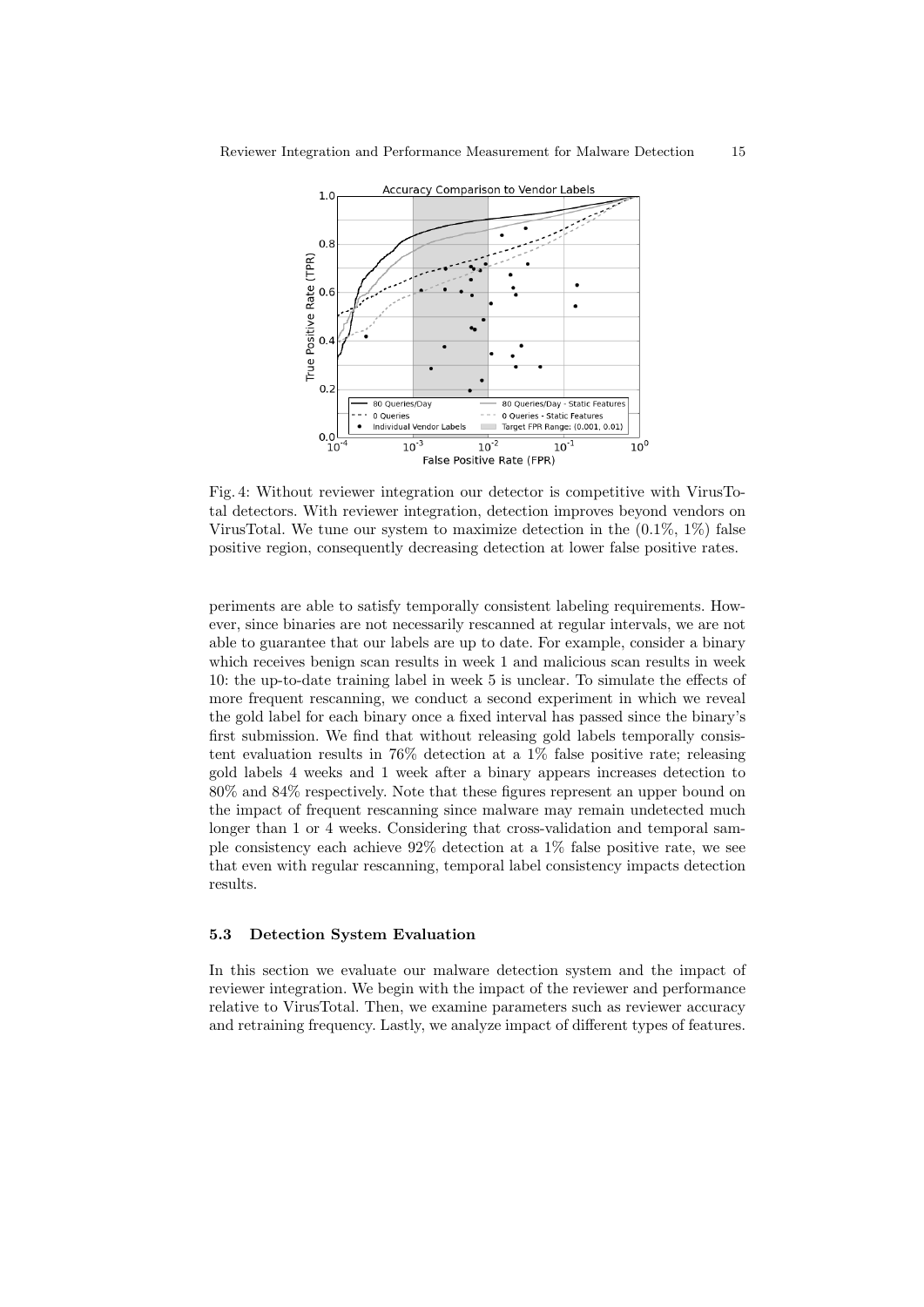Impact of Integrated Reviewer. Given the breadth of our data and unique structure of our evaluation, the vendor detection results on VirusTotal provide the best performance comparison for our work. Based on the false positive rates of vendors, we tune our detector to maximize detection for false positive rates greater than 0.1% and less than 1%. Figure 4 compares our performance to vendor detectors provided on VirusTotal. Without involvement from the integrated reviewer our detector achieves 72% detection at a 0.5% false positive rate, performing comparably to the best vendor detectors. With support from the reviewer, we increase detection to 89% at a 0.5% false positive rate using 80 queries daily on average. Since we train a separate model during each weekly retraining period, the performance curve results from varying the same detection threshold across the results of each individual model.

VirusTotal invokes vendor detectors from the command line rather than in an execution environment, allowing detectors to arbitrarily examine the file but preventing observation of dynamic behavior. Since our analysis includes dynamic attributes, we also observe our performance when restricted to static attributes provided by VirusTotal. Note that this restriction places our detector at a strict disadvantage to vendors, who may access the binary itself and apply signatures derived from dynamic analysis. Figure 4 demonstrates that our performance decreases when restricted to static features but, with support from the integrated reviewer, surpasses vendors to achieve 84% detection at a 0.5% false positive rate.

Performance comparison must also consider the process of deriving gold labels, which introduces a circularity that artificially inflates vendor performance. Consider the case of a false positive: once a vendor has marked a binary as positive, the binary is more likely to receive a positive gold label, effectively decreasing the false positive rate of the vendor. An alternate approach would be to withhold a vendor's labels when evaluating that vendor, effectively creating a separate ground truth for each vendor. Although this approach more closely mirrors the evaluation of our own detector (which does not contribute to gold labels), in the interest of consistency we elect to use the same ground truth throughout the entire evaluation since efforts to correct any labeling bias only increase our performance differential.

In addition to offering superior detection performance aggregated across all data relative to vendor labels, our approach also experiences greater success detecting novel malware that is missed by detectors on VirusTotal. Of the 1.1 million samples included in our analysis, there are 6,873 samples which have a malicious gold label but are undetected by all vendors the first time the sample appears. Using 80 reviewer queries daily, our approach is able to detect 44% and 32% of these novel samples at 1% and .1% false positive rates, respectively. The ability of our approach to detect novel malware illustrates the value of machine learning for detecting successively evolving generations of malware.

To provide a corresponding analysis of false positives, we measure our performance on the 61,213 samples which have a benign gold label and are not detected as malware by any vendor the first time the sample appears. Of these 61,213 benign samples, our detector labels 2.0% and 0.2% as malicious when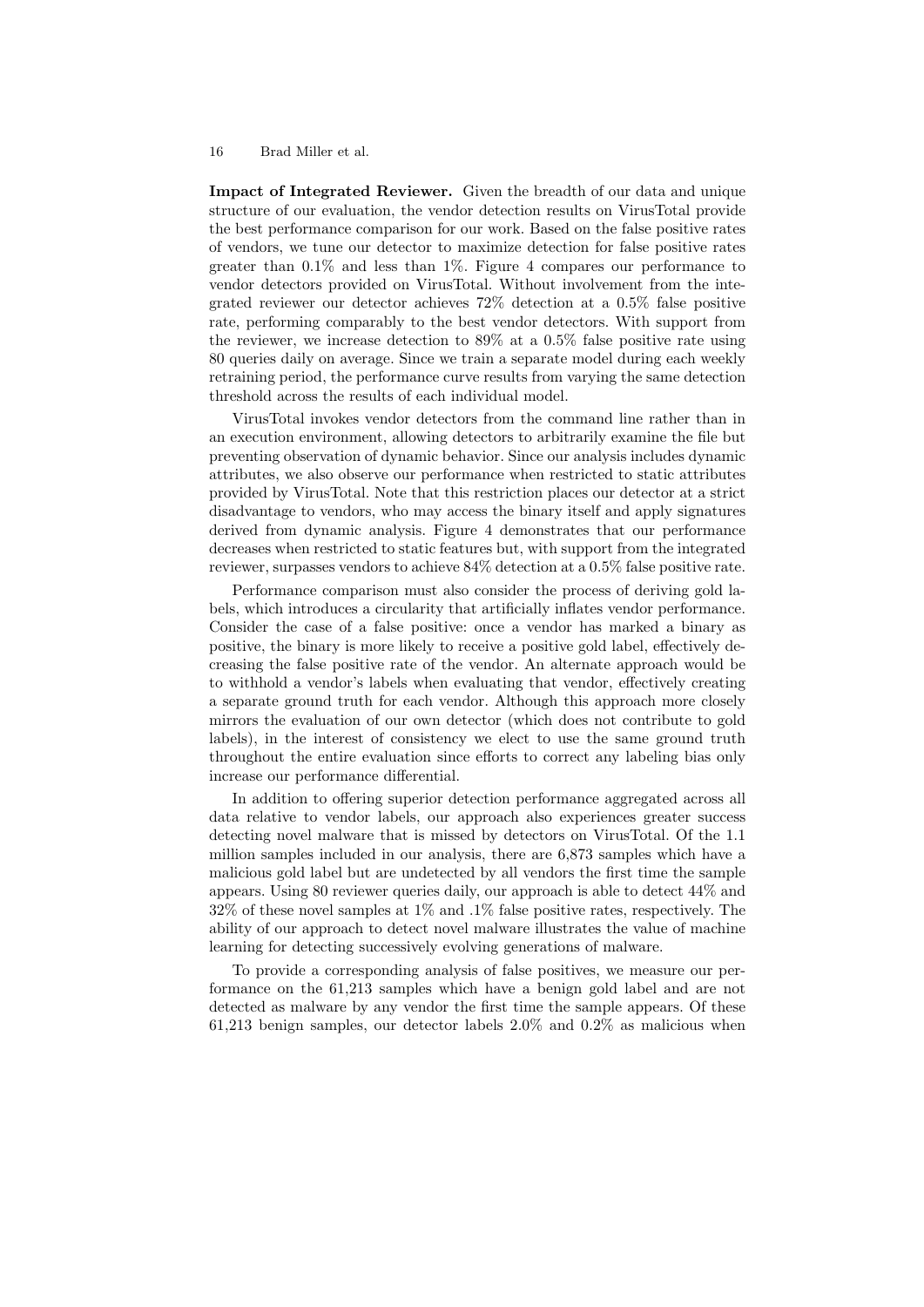

Fig. 5: Figure 5a presents the impact of each component in our customized query strategy. We improve detection over the uncertainty sampling approach from prior work. Figure 5b presents the performance of our detector for imperfect reviewers with the specified true and false positive rates. For example, given a reviewer with a 5% false positive rate and 80% true positive rate, our detector's true positive rate only decreases by 5% at a 1% false positive rate.

operating at 1% and .1% false positive rates over all data, respectively. The increased false positive rate on initial scans of benign samples is expected since the sample has not yet been included as training data.

Reviewer Query Strategies. Our reviewer query strategy represents numerous advances over prior work. Figure 5a presents the impact of each of the three improvements we introduce and discussed in Section 3.3. For a fixed labeling budget  $B = 80$ , uncertainty sampling results in a detection rate 17 percentage points lower than the combination of our techniques at 0.1% false positive rate.

Reviewer Accuracy. Our system also demonstrates strong results in the presence of an imperfect reviewer. Since malware creators may explicitly design malware to appear benign but benign software is less likely to appear malicious, we model the false positive and true positive rates of reviewers separately, reflecting a reviewer who is more likely to mistake malware for benign software than benign software for malware. Figure 5b presents detection rates for reviewers with a 5% false positive rates and a range of true positive rates. For example, given a reviewer with a 5% false positive rate and 80% true positive rate, our detector's true positive rate only decreases by 5% at a 1% false positive rate.

Resource Parameterization. Beyond classifier parameters, detection performance is also influenced by operator resources including reviewer query budget and retraining frequency. We explore each of these parameters below.

As the allowed budget for queries to the reviewer increases, the detection performance increases since higher quality training labels are available. Figure 6a presents the detection increase from increased reviewer queries, with the benefit of 80 queries per day on average approaching the upper bound of having gold labels for all training data. The benefit of reviewer queries is non-linear, with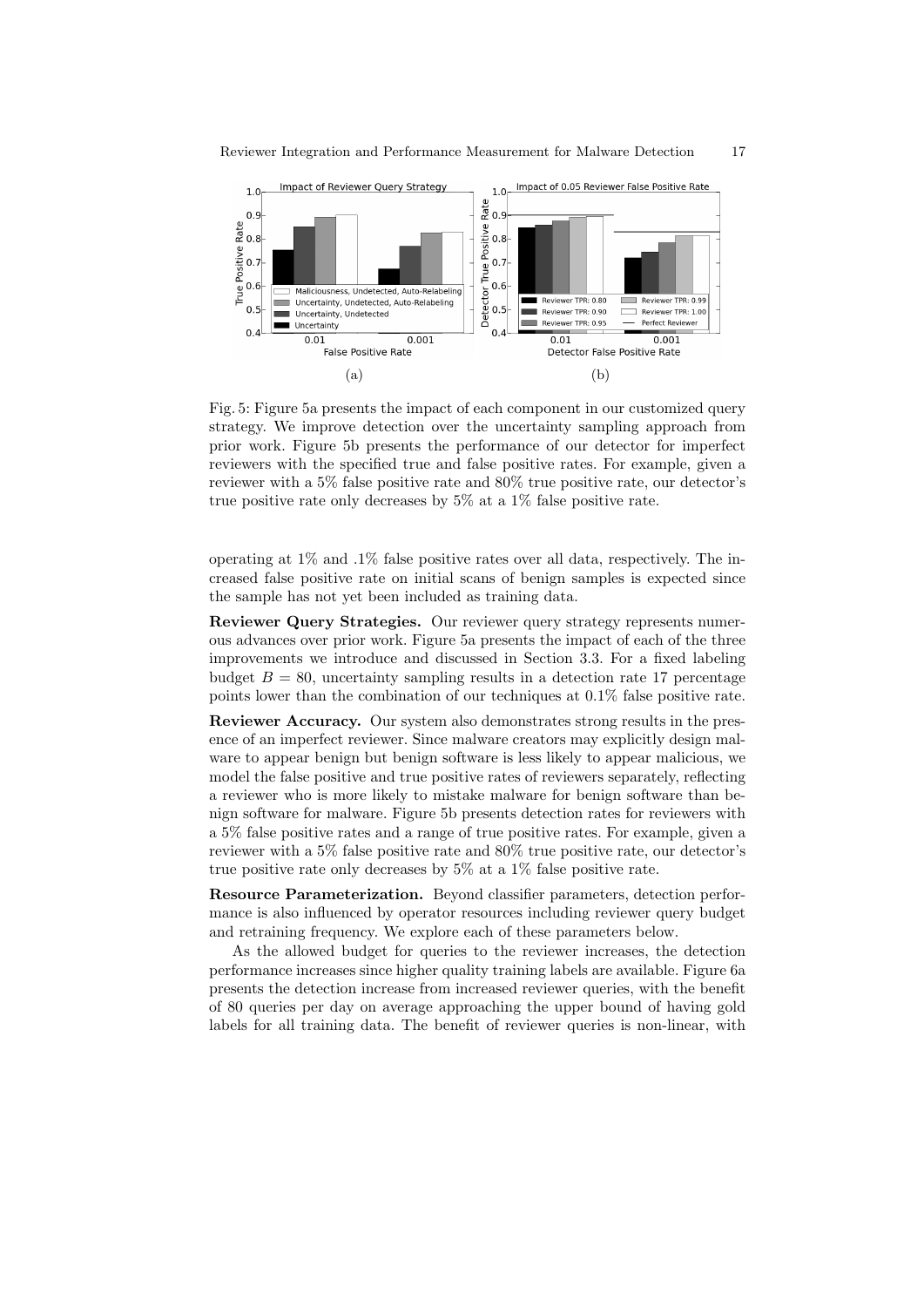

Fig. 6: Figure 6a presents performance for different reviewer query budgets, with significant return on minimal efforts and diminishing returns occurring around 80 queries/day. Figure 6b demonstrates that retraining more quickly improves detector performance.

the initial queries providing the greatest benefit, allowing operators to experience disproportionate benefit from a limited review budget.

Although our evaluation is large relative to academic work, an actual deployment would offer an even larger pool of possible training data. Since the utility of reviewer queries will vary with the size of the training data, increasing the amount of training data may increase reviewer queries required to reach full benefit. Fortunately, the training process may elect to use only a subset of the available training data. We demonstrate that 1.1 million binaries selected randomly from VirusTotal submissions is sufficient training data to outperform vendor labels for our evaluation data.

Lastly, we examine variations in the length of the re-training period governing how often models are updated. We conduct these experiments with 80 reviewer queries on average per day. Figure 6b presents the effect of variations in the retraining period. Notice that the benefit of frequent retraining begins to diminish around 2 weeks.

Detection Mechanics. Having analyzed detection accuracy and evaluation methodology, we now examine the features that our detector uses for classification. In the interest of understanding the dataset as a whole, we train a model over all data from all dates. Although we learn a linear model and can easily observe the weight of each feature, inspecting the weight vector alone is not enough to understand feature importance. A feature can be associated with a large weight but be essentially constant across the dataset, as may happen with strongly malicious features that are relatively rare in practice. Intuitively, such features have low discrimination power. Furthermore, we are interested in grouping low-level features together into high level concepts.

Thus, we use the following ranking method for sets of features. For a given weight vector **w** and a given set of instances  $\{x^i\}_i$ , we can compute the importance of a group  $S \subset \{1, \ldots, d\}$  of features by quantifying the amount of score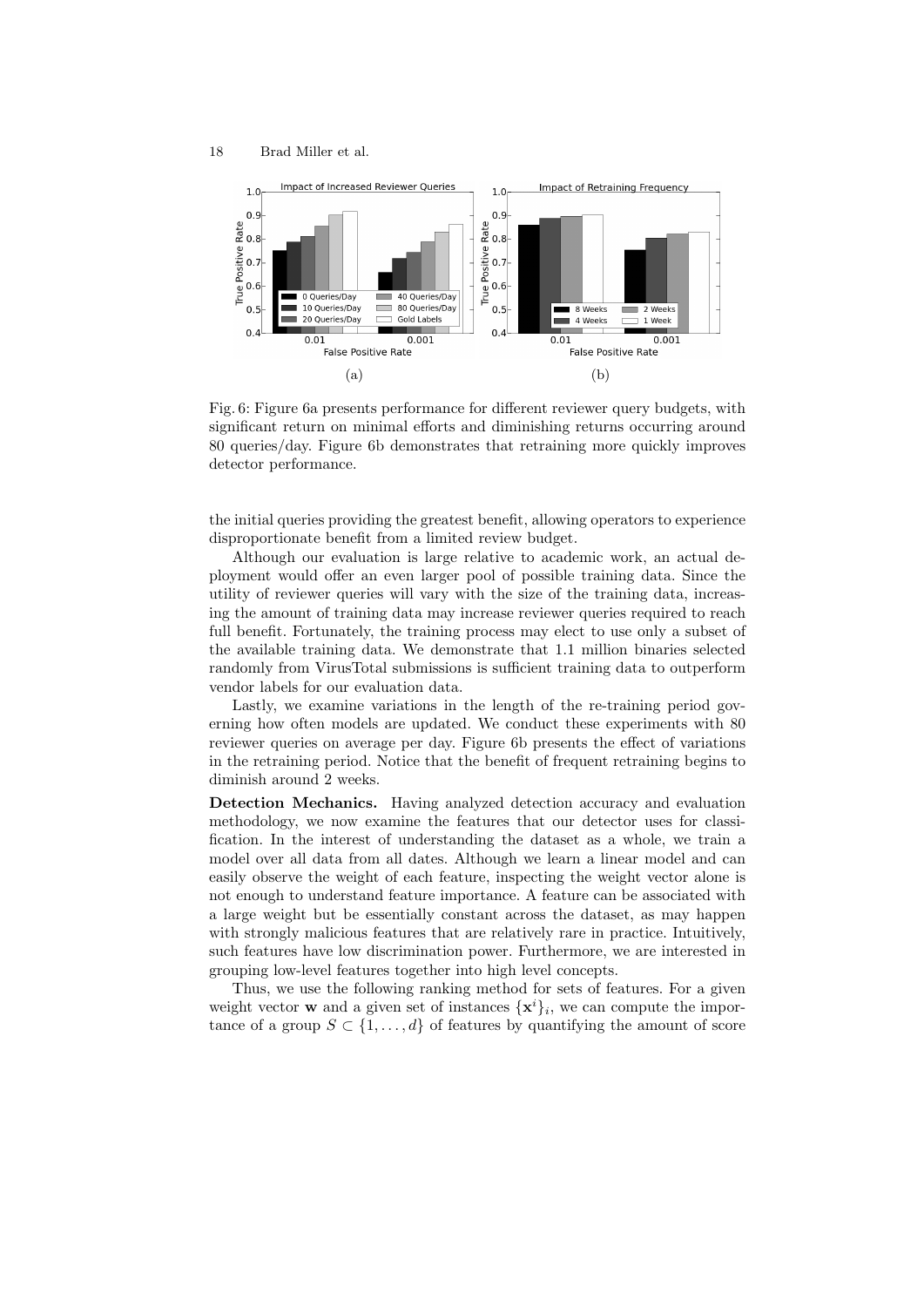

Fig. 7: Feature categories ranked by importance.

variation  $I<sub>S</sub>$  they induce. Specifically, we use the following formula for ranking:

$$
I_S = \sqrt{\text{Var}\left[\sum_{k \in S} \mathbf{x}_k \mathbf{w}_k\right]}
$$

Using this ranking method, Figure 7 shows the global ranking of the features when grouped by their original measurements. The most important measurements are thus the file system operations, static imports, API call sequence and digital signature, while the least useful measurement is the heuristic tools. Further analysis including highly weighted features is available online [15].

## 6 Conclusion

In this paper, we explore the power of putting humans in the loop by integrating a simulated human labeling expert into a scalable malware detection system. We show it capable of handling over 1 million samples using a small cluster in hours while substantially outperforming commercial anti-virus providers both in terms of malware detection and false positive rates (as measured using Virus-Total). We explain why machine learning systems appear to perform very well in research settings and yet fail to perform reasonably in production settings by demonstrating the critical temporal factors of labeling, training, and evaluation that affect accuracy in real-world settings. In future work, we plan to expand our detection system to perform malware family labeling and detection of new malware families. Additionally, we may implement clustering or density based sampling techniques to further reduce the reviewer burden by eliminating any duplicate reviews.

## References

1. "ClamAV PUA," http://www.clamav.net/doc/pua.html, 11/14/14.